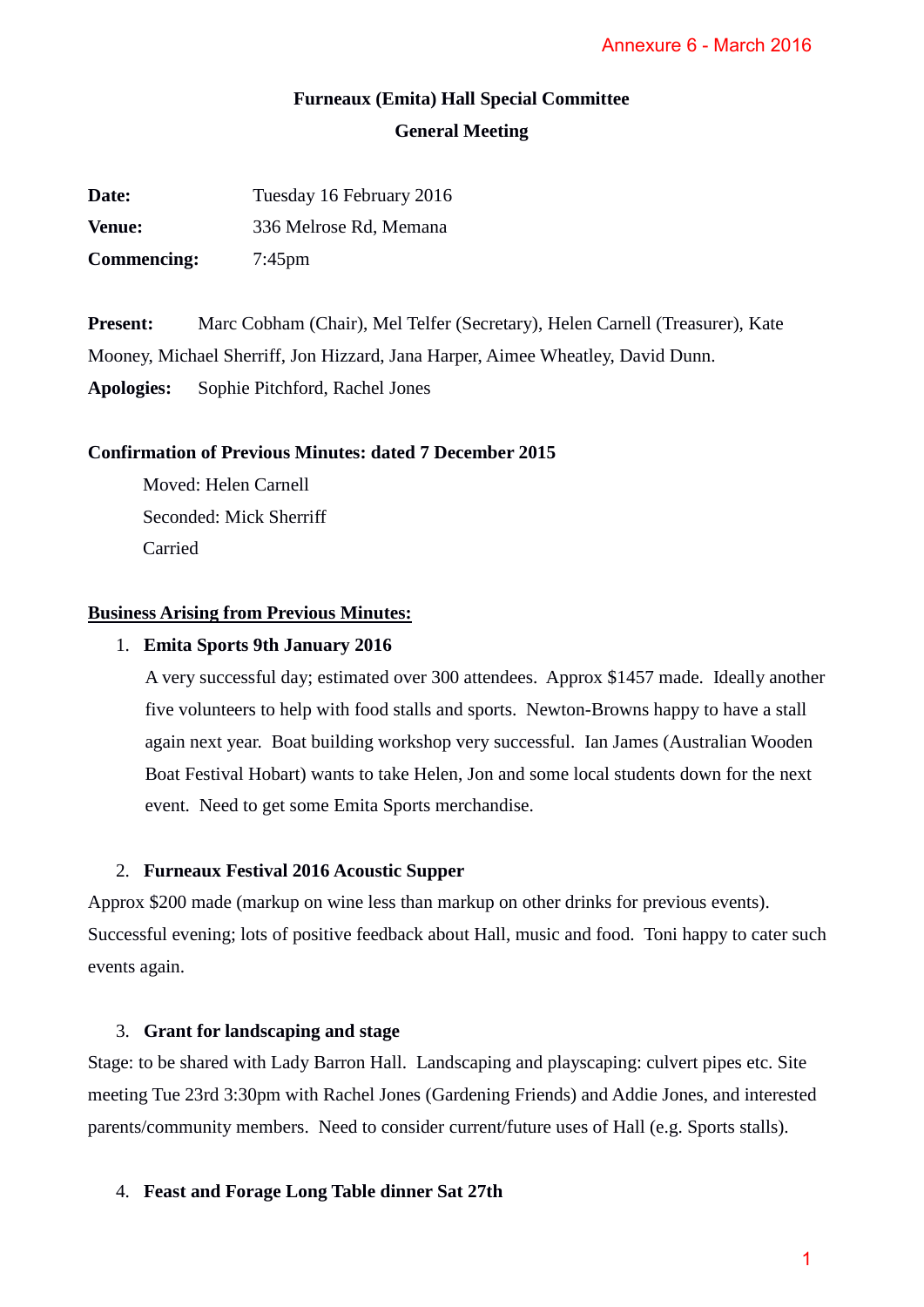5pm for 6pm meal. Arrive at 4pm to set up tables and chairs (need to borrow more from Whitemark: Jana to bring truck on  $23<sup>rd</sup>$ ). Need to ensure that food safety guidelines are adhered to. People to book with Helen and Jon, and let them know when booking what food they are bringing. Guests to bring own plates, cutlery, glasses etc. H&J to advise them that they need to keep food warm or cook it on site. Family friendly event. Helen has completed liquor licence. Kate will order more alcohol. Mel and Kate to check juice and order with Walkers. Annexure 6 - March 2016<br>(need to borrow more from<br>food safety guidelines are<br>know when booking what fo<br>setc. H&J to advise them th<br>lly event. Helen has<br>and Kate to check juice and<br>guidelines are<br>and Hall event.<br>Helen has<br>g

#### 5. **Hall cleaning**

Aimee has agreed to take on the cleaning position while Strength2Strength program is on during Feb/March. Council to buy vacuum and other cleaning equipment.

#### 6. **Incorporation**

Need a Constitution. Marc offering to investigate. Should be eligible for audit exemption.

#### 7. **Costume cupboard**

Cupboard needs to be taken from Bowmans. Mick to pick up this Saturday. Lots of items coming in from community.

#### 8. **Tree trimming**

Council works staff have been very busy the last few months. Marc to talk with Sophie.

#### **General Business:**

#### 9. **Table tennis**

Currently: call Council to book hall; act as casual user, can use Hall equipment. Soon: once Sports Club has become incorporated we'll have umbrella insurance to cover these usages.

Propose 7-9 Wednesday nights. David Dunn to sign for key and fill in usage form.

### 10. **Scouts**

Scouts on the island will be folding for now. All Scout equipment will be sent back to Launceston district for redistribution. Flinders Island Scouts has requested that the Hall committee remove their gear from the container. Marc proposing that in exchange for the Hall committee paying for freight for equipment to go off island we keep the container. Mel to contact Trish regarding Hall committee purchasing the container. Helen to email Trish regarding the boat that was donated to